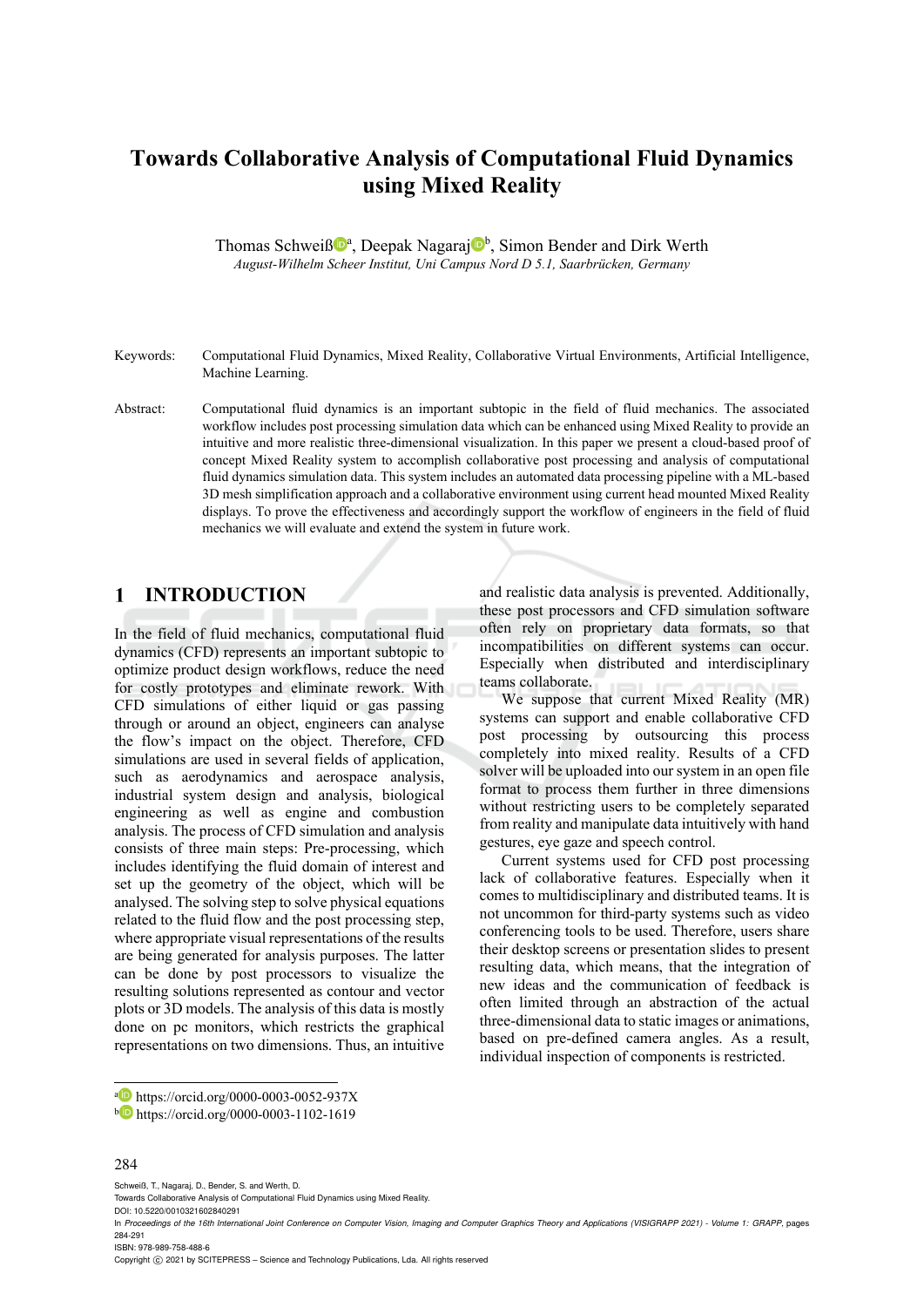With the help of cloud computing, AI technology and current MR hardware, a distributed MR environment can be implemented to accomplish collaborative and interdisciplinary post processing and analysis of CFD data. Thus, the workflow of engineers in the field of fluid mechanics can be actively supported by minimizing times of analysis and reducing travel costs. It also leads to enhanced coordination and collaboration between team members by providing natural exploration of multidimensional data paired with enhanced social interaction due to digital avatars and collaboration features like object annotations or digital whiteboards. Accordingly, we assume that this will result in a better product and system design.

In this paper we present a proof of concept system to manipulate and analyse the results of CFD simulations in a collaborative and distributed MR environment. The goal is to integrate this system in the daily workflow of engineers and scientists. To achieve this, a cloud infrastructure used for automated data computation based on an open data format is necessary, so that users can upload their simulation results and view them on an MR head mounted display (HMD). The latter can be computationally very intensive for complex CAD models due to the large number of polygons within the meshes. Accordingly, an artificial intelligence (AI) model, which can implicitly learn the shape and simplify the meshes in a goal-oriented manner, needs to be developed, so that also complex models can be computed by the HMDs. In the collaborative MR environment, users will be able to control the post computing process by intuitive interactions via gestures or speech, as they can set filters to redefine visualization results and move or scale an object freely. With the given cloud infrastructure, distributed collaboration including virtual avatars, can also be made possible as mentioned above. According to the sensor data of current HMDs, those avatars can be equipped with eye gaze and hand visualization as proposed in (Piumsomboon et al. 2017) and also spatial sound to enhance communication.

The following sections are structured as follows: In section 2, we will present related work according to collaborative MR systems in the field of CFD and AI based mesh simplification. Section 3 will describe the overall system design including the automated data computation (Section 3.1), the AI based model optimization approach (Section 3.2) and the capabilities of the collaborative MR environment (Section 3.3). In section 4 we will conclude and present future work.

#### $\mathbf{2}$ **RELATED WORK**

CFD simulations and analysis are widely used in the field of fluid mechanics. The visualisation of CFD results with MR technology was proposed in several projects. (J. Moreland et al. 2013) for e.g. developed an MR representation of simulated fluid flow within a power plant for training purposes. Vectors, streamlines and colour gradients were used to visualize CFD data. (Zhu et al. 2020) created a system, used in early building-design processes including the modelling of information about the building, mesh generation and CFD simulation to visualize animated thermal activities in a full-scale room using MR. Both studies rely on precomputed data, which must be manually changed on a desktop pc to visualize the MR projections. Functionalities to dynamically update models were proposed in (Malkawi und Srinivasan 2005). In this project different wireless temperature sensors were used to update the CFD simulation and visualize projections. These projects provide visualizations of simulation data but lack adequate user interfaces (UIs) and therefore an intuitive user experience while performing CFD post processing in MR in order to create new visualisations for HMDs.

As described in (Cheng et al. 2020), there is a lack of MR systems based on cloud storage and cloud computing, which are current trends for MR systems. They also mention that current systems are limited in terms of number of gestures or stability of voice recognition. Additionally, collaborative multiuser systems should be more promoted in the industry. For collaborative and distributed CFD analysis, cloud computing is also an essential part in order to accomplish efficient data manipulation, computation and visualisation. (García et al. 2015) presented a cloud-based system to monitor and alter CFD simulations for collaborative solution analysis. This includes pre-processing, solving and post-processing data within a server environment. The latter enables the user to set new basic filters such as stream tracers or colormaps to manipulate the simulations. Simulation results can be displayed in 3D environments, but are visualised on 2D screens, which, in contrast to MR systems, abstracts the outgoing data into unintuitive WIMP interactions. Furthermore, according to the literature research, there is a lack of MR environments to accomplish collaborative analysis of CFD simulation data by distributed working teams, which agrees with the statements provided by (Cheng et al. 2020).

Polygonal meshes effectively represent 3D shapes by capturing both surfaces and topology, and leverage non-uniform elements to represent large flat regions as well as sharp, intricate features. However, naive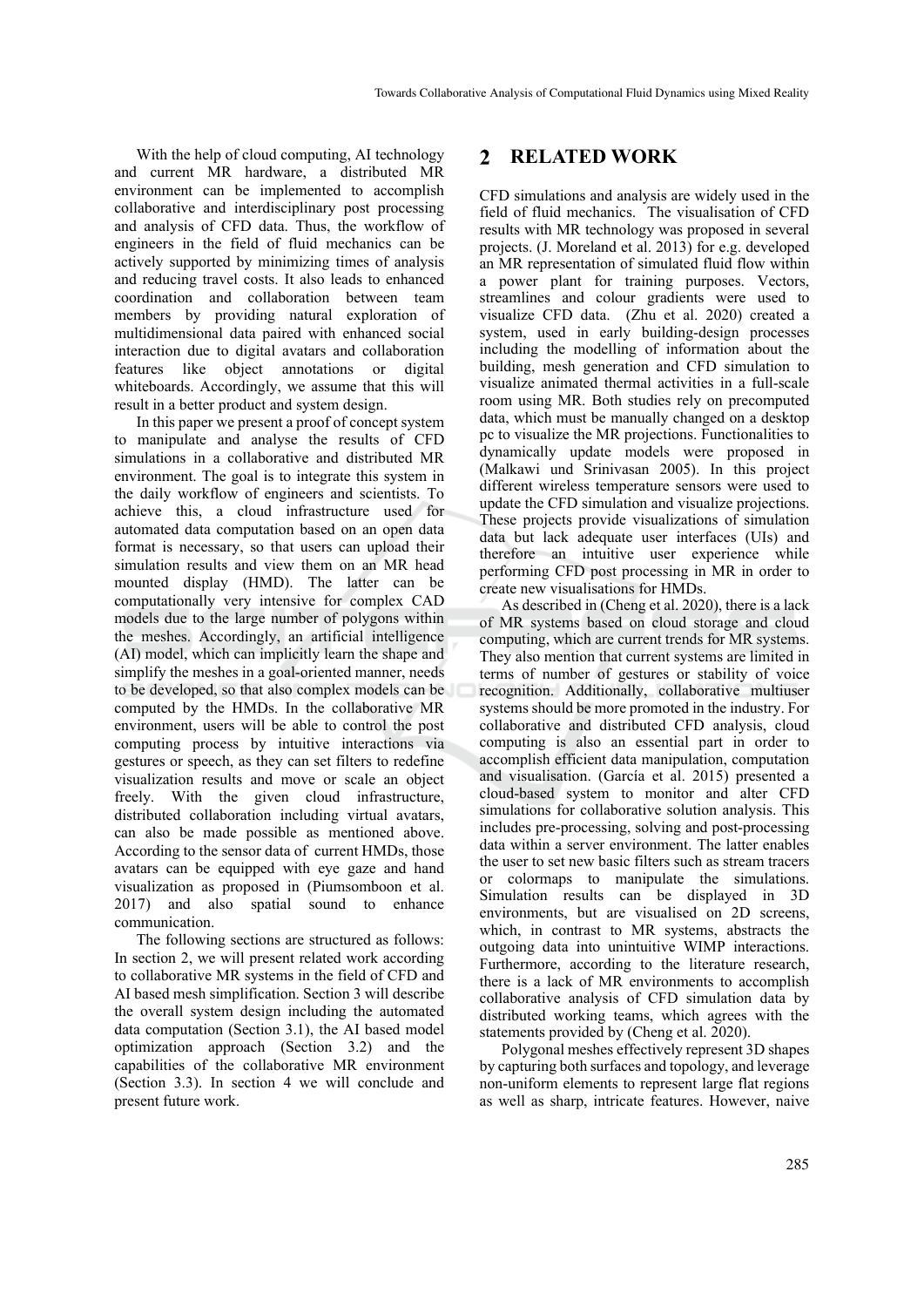

Figure 1: Architecture.

application of MR for CFD data visualization to create an immersive design environment, for example for automobile shape designing, requires huge memory demand and accordingly it would be difficult to render those graphics in real-time. Numerous algorithms have been proposed for mesh simplification (aka polygonal simplification). Most of such conventional algorithms can be grouped under Manifold-only simplification and Nonmanifold simplification algorithms (D. P. Luebke 2001; P. Cignoni et al. 1998). Manifold-only algorithms are limited in their application, as they are not capable of handling nonmanifold meshes, which are typical for CAD models created manually (D. P. Luebke 2001). The most commonly used approach in simplifying nonmanifold meshes is to use a quadric error metric algorithm (QEM) (Garland und Heckbert 1997). Over the years, many variations to the original QEM algorithm (Garland und Heckbert 1997) were developed. Each of these variations are suitable for different and specialized applications, but produce undesirable results when used for other types of meshes (e.g., no boundaries, lots of boundaries, textured, etc.) (Bahirat et al. 2018). However, machine learning (ML) based techniques which implicitly learn how to retain or collapse edges, depending on the overall task being undertaken, are still in nascent stage. In the study (Hanocka et al. 2019), a novel convolutional neural network (CNN) called MeshCNN has been introduced. They have demonstrated the ability of MeshCNN in task-driven pooling to collapse redundant edges and expand important features on various 3D meshes. However, their approach works only on triangular meshes.

#### **SYSTEM DESIGN**

After considering the limitations of past and current systems, and future trends for MR in section 2, in this section, we propose a system which has the potential to overcome these limitations by providing a cloud based approach that makes dynamical CFD post processing, based on user inputs, possible. With this system, users can change the data and its visualization through a post processor working in the cloud and share all information and 3D components within an immersive and collaborative distributed MR environment. Including three-dimensional avatars and abilities to e.g. create annotations in the environment, we assume to improve efficiency of MR remote collaboration.

The overall system consists of three main components visualised in **Erro! A origem da referência não foi encontrada.**. First, resulting CFD simulation data is exported from the simulation software system to an open file format to ensure data compatibility. These files will then be uploaded to the cloud and verified to minimize computation errors. The second part includes the cloud based automated data computation, the interfaces for handling MR control commands and the ML based mesh simplification. The computed data will then be sent to the last component, a collaborative and distributed MR system. This includes UIs and interaction techniques for communication between users as well as for data manipulation.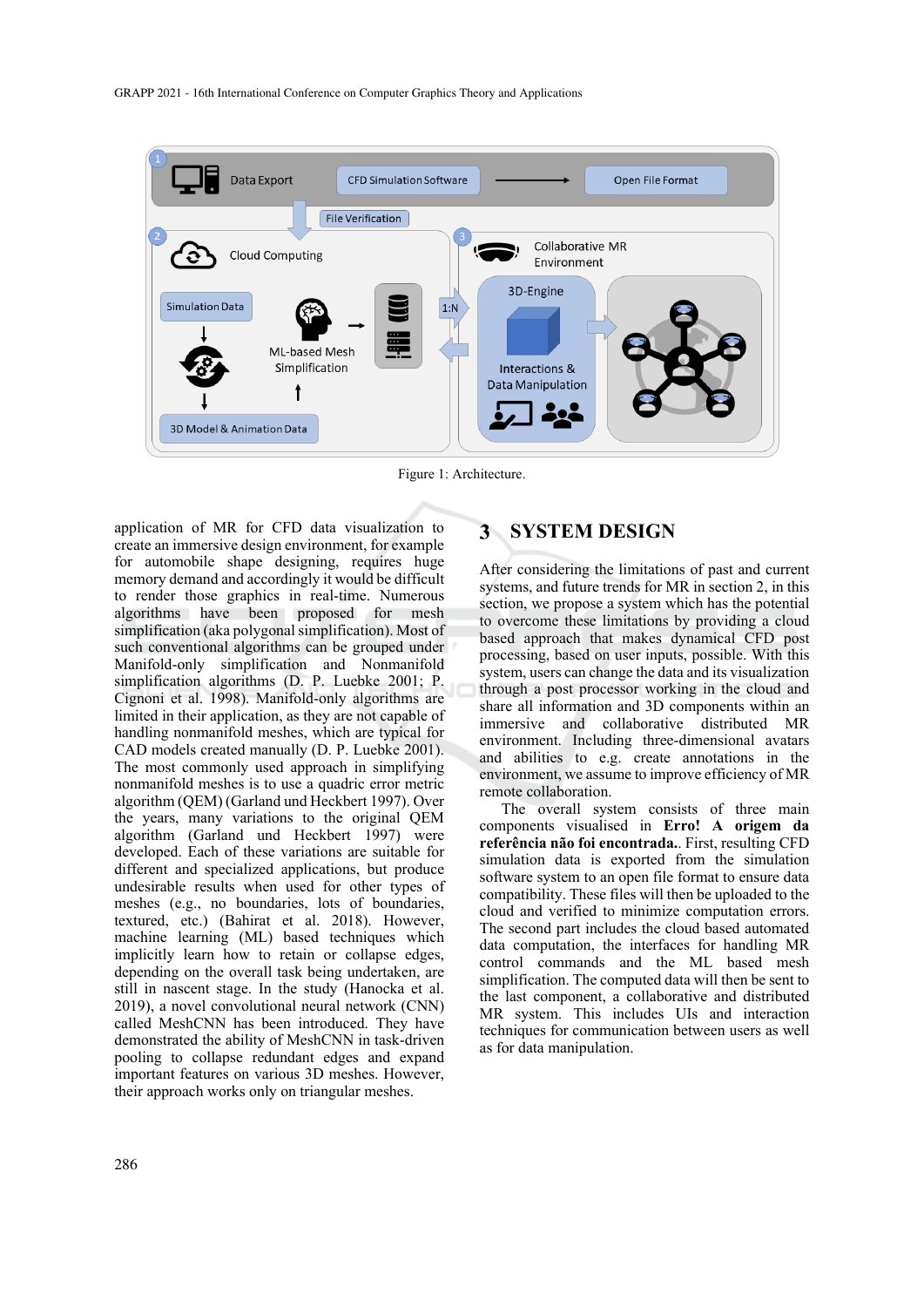#### **3.1 Automated Data Computation**

As described in section 1, the process of generating CFD simulations and analysing them is divided into three basic steps: Pre-processing, solving and post processing. Our system will be part of the post processing stage, in which simulation data is transferred into 3D data for computation in MR. Therefore, data must be exported from the CFD simulation software into an open file format. Proprietary data formats are difficult to handle when it comes to partners or team members with different software applications. Based on this, an open file format, which can be handled by different CFD applications such as STAR-CCM+, ANSYS or OpenFOAM, is required. The CFD General Notation System (CGNS) has established itself as such an open file format and data model to store CFD simulation results. It is capable of storing several types of auxiliary data, such as generic, discrete or integral data, dimensional unity and exponents or nondimensionalization information (Poirier et al. 1998). This also includes mesh data of CAD models.

In order to compute and visualise CGNS data models, a post processing software is needed. This software must be capable of converting CGNS into a readable data format for 3D engines in order to send this computable data to the HMD. Additionally, it must handle all necessary tools and commands which are required in the workflow of CFD engineers to perform CFD post processing. The post processing software should be included in the cloud infrastructure to directly connect it to the MR system and therefore, be able to benefit from cloud storage as well as cloud computing power in terms of CPUs, GPUs and RAM storage. A tool which is capable of these requirements is ParaView (Ahrens et al. 2005). As an open source post processing software, including the Visualization Toolkit, it provides a variety of algorithms to process CFD simulation data such as isosurfacing, cutting, clipping and streamlines. With the ability to access its filter pipeline by a Python API, ParaView can be run in a docker container. Based on this, resulting data can easily be processed on server side via HTTP requests.

For further processing in the 3D engine and for computation on the MR device, different export formats are available. Currently, the Wavefront OBJ format is used to send data from ParaView to the MR devices. Indeed, this data format is not directly capable of processing additional visualization data like surface textures. The GL Transmission Format is an open data format providing efficient transmission of 3D scenes and models between applications. It is capable of handling large datasets such as needed for CFD data processing and supported by ParaView. Also it includes binary files such as images and shaders (Schilling et al. 2016) and therefore makes it suitable for our approach.

To visualize the resulting data from ParaView, the Mixed Reality HMD HoloLens 2 from Microsoft is used. With its hand- and eye-tracking capabilities as well as voice recognition and spatial audio within a stand-alone device, it provides a variety of different visualization and interaction possibilities for the user. Although it has some limitations as mentioned in (Cheng et al. 2020), it is still the most advanced standalone MR device with improved performance, wearing comfort and especially an renewed interaction design compared to its predecessor.

In order to connect the MR device to the cloud, the game engine Unity 3D is used. Based on its modular structure, open accessibility by utilising .NET scripting with either C# or JavaScript and together with the Mixed Reality Toolkit, which provides a variety of predefined interaction scripts and connection services, the engine is a good matter of choice for this system.

The 3D engine establishes a connection to the cloud, as the user logs into the system. After logging in, its uploaded and optimized models will automatically be fetched and loaded. Therefore, a network manager receives the optimized meshes from the cloud. These meshes will be included in the following interaction sequence.



Figure 2: Hand menus.

To facilitate a user-centred object interaction and provide a good ease of use, we have designed two hand menus (see Figure 2). The object menu on the left hand provides the processed meshes as 3D objects around a sphere. The second menu on the right hand lets the user access the current implemented filters of ParaView. This is a modular approach in which more filters can be added in future versions. The interaction sequence is visualized in Figure 3, pictures (a) to (f). In order to apply one or more filters to an object, the user can place objects into the room via drag and drop with hand gestures (a). Also, the scale of an object can easily be changed by grabbing the object with both hands (thumb and forefinger) and move the hands away from each other. After the object is placed, a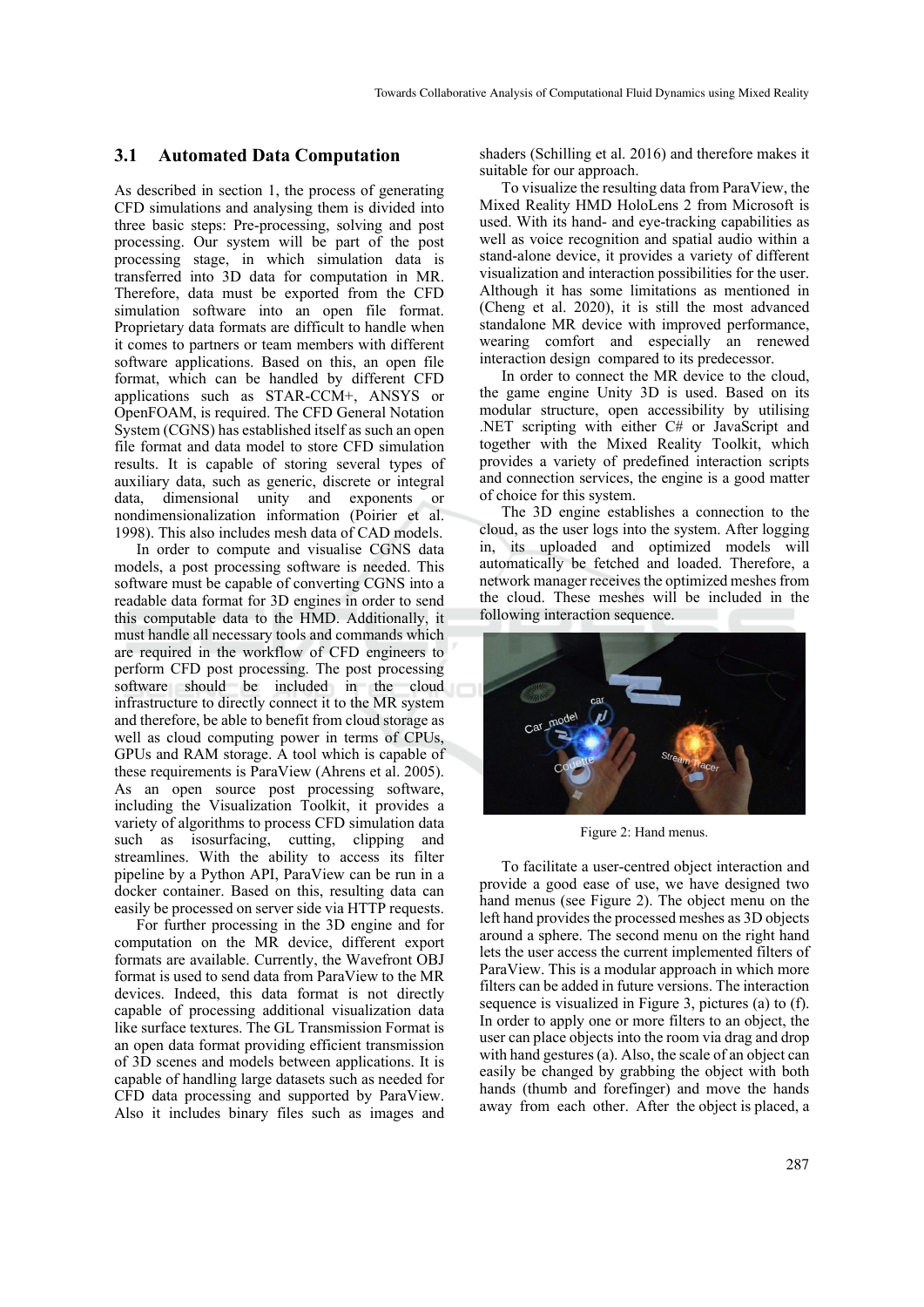

Figure 3: MR interaction sequence to apply filters.

filter from the filter menu can be selected (b) and applied onto the object, utilizing the drag and drop method (c). With adjusted filter settings via a menu near the current selected object (d, e), a new mesh including the resulting data is generated by ParaView and Unity (f). If the user wants to remove an object, it can be dragged and released into the object menu again. Additionally, filters like the stream tracer can be animated to allow the visualization of a local stream flow (f). Besides the stream tracer, also filters like the clip, slice and contour (isosurfaces) filter together with colour gradients are implemented in a simple form.

### **3.2 AI for Model Optimization**

With reference to section 2, another edge collapsing algorithm which works effectively and efficiently on big CAD files, is NSA (Silva 2007). Unlike other QEM based methods, which are based on minimization of error associated with each new vertex, the NSA algorithm follows a geometric criterion which implies, that the region around the collapsing edge be nearly coplanar. An edge is only collapsed if the variation of the face normal around the target edge is within a given tolerance. This makes NSA to arrive at a good compromise between shape preservation, time performance, and mesh quality (Silva 2007).

Another interesting approach for mesh simplification would be, to use neural mesh autoencoders, which have been recently applied for many 3D tasks (Ranjan et al., 2018). With this

approach, the task is, that the autoencoder implicitly learns the mesh structure and the encoder component of the autoencoder compresses the input mesh into a latent space representation. Later, the decoder component of the autoencoder decodes / reconstructs the latent representation into a mesh structure, neglecting the redundant elements from the original mesh. (Ranjan et al. 2018) for example, proposed such a convolutional mesh autoencoder called CoMA, which used spectral convolution layers accompanied by quadric up-and-down sampling methods to achieve promising results in aligned data of a 3D human face. However, such learning-based methods would also require additional heuristics (or operators) to make them work with different number of neighbouring elements, yet maintaining the weight sharing property of CNNs. In this direction, the study (Zhou et al. 2020) has proposed a template-free fully convolutional autoencoder, empowered by novel convolution and (un)pooling operators, which works for arbitrary registered meshes like tetrahedrons and non-manifold meshes. The spatially varying convolution kernel is especially interesting for our application, as every vertex will have its own convolution kernel, which accounts for irregular sampling and connectivity in the dataset. Their method of jointly learning the global kernel weight basis and a low dimensional sampling function for each individual kernel, would greatly reduce the number of parameters and accordingly would be less computationally expensive (Zhou et al. 2020). Although, our task here is restricted only to carry out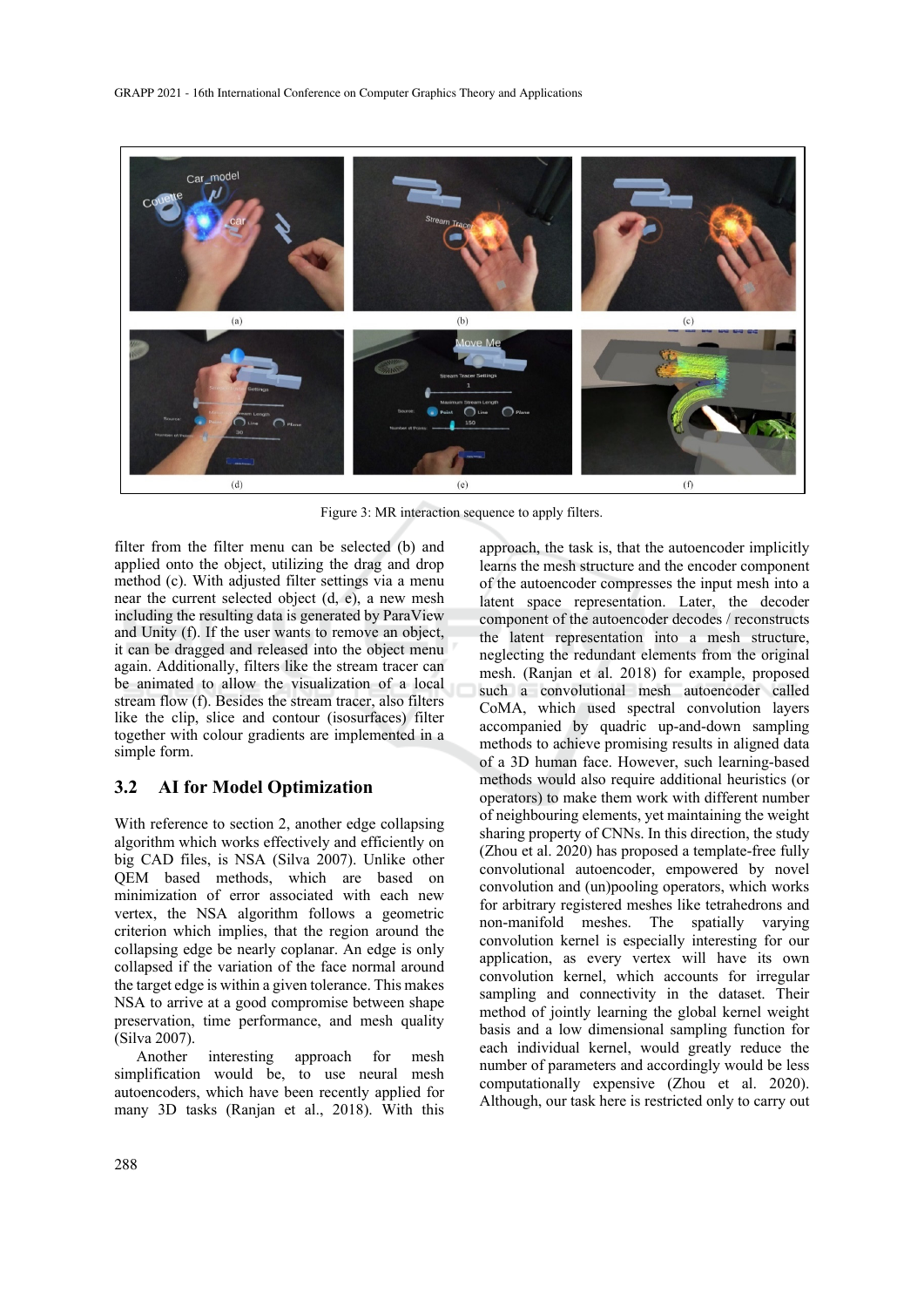mesh simplification with this approach based on an autoencoder, the capability of obtaining semantically meaningful localized latent codes would further assist in better semantic manipulation of the given original 3D mesh, if desired by the designer. Although the application of autoencoder based algorithms seems very interesting, owing to goal-oriented mesh simplification, the main drawback here is, that the technique requires a sufficient number of datasets for each kind of mesh and long training times to be effective. However, the research in this direction is ongoing and with recent advances, particularly in hardware technology, learning based algorithms have a great potential for this application.

### **3.3 Distributed and Collaborative XR Environment**

Due to complex characteristics of the human body, the human perception of physical quantities like the behaviour of light as well as social interaction between multiple users, creating collaborative and distributed MR environments is a challenging task. They have to provide different key aspects, such as telepresence via co-present active communication, immersion achieved through interactivity or include tacit knowledge such as cultural and contextual cues to enhance distributed collaboration (Raybourn et al. 2019). Although collaborative MR environments have been developed and studied in different fields of application like architectural design (Ahn et al. 2019) or analysis of geo-spatial data (Mahmood et al. 2019), currently there is a lack of such systems for collaborative CFD analysis as proposed in section 2. In order to close this gap and extend the MR system, we propose a cross reality (XR) system to achieve collaborative CFD post processing and data analysis, in which additional features like virtual whiteboards will be provided, in order to enhance collaboration.

Indeed, the system will also be capable of including other devices, such as Virtual Reality (VR) headsets to make the system accessible for different team members, who prefer to view the simulation data in a fully immersed environment. Advanced Mixed Reality hardware like the HoloLens 2 is currently quite expensive (3500€) but offers more functionalities like hand and eye tracking in standalone devices and advanced communication aspects based on see-through displays in comparison to VR systems. Nevertheless, VR headsets can also provide adequate and immersive environments for CFD analysis. To accomplish such analysis, the user, according to section 3, must be able to upload the CGNS data for further computation. This can be done by a web application, including a user management system. In order to do so, the user can sign up to the

system, which generates a unique user ID and a certain amount of cloud storage for the simulation data. After this step, the files can be uploaded and verified to ensure for e.g. that the data format is correct, which minimizes further computation errors. After the file upload is completed, an automated mesh generation process will be initiated to create the basic meshes for the 3D objects in the object menu by ParaView. Further processing is described in section 3.1.

To enhance user collaboration and provide telepresence, automatically generated 3D avatars of each connected user will be included. Based on the sensor technology of current MR headsets, these avatars and the MR environment can be equipped with different kinds of features to enrich collaboration and communication of distributed users. Hand recognition and eye tracking can be used to create realistic hand and finger movement as well as eye gaze visualizations, which enhanced multi-user collaboration (Piumsomboon et al. 2017) and create significantly stronger sense of co-presence (Bai et al. 2020). With spatial audio, the task of finding points in three dimensions, that are located outside the users Field of View (FoV), is less time consuming (Hoppenstedt et al. 2019). This can help users to find avatars of currently speaking team members, which can't be seen in the FoV at that moment, and therefore improve communication.

To further enhance virtual collaboration, annotations can be added to the virtual scene by the user. When it comes to CFD analysis and workflows of engineers, it is important to show other team members, at which point a simulation is defective or where enhancements can be applied. Especially, interdisciplinary teams can benefit from annotations as the task of collaborative CFD analysis in expert to non-expert relationships can be accomplished faster (Gauglitz et al. 2014). Therefore, an annotation system with simple annotations will be implemented to visualize important or critical parts of objects. Thereby, users will be able to mark objects partially or in complete in an annotation mode using their hands in MR or controllers in VR systems.

#### $\blacktriangle$ **CONCLUSION AND FUTURE WORK**

The paper proposes a proof of concept for collaborative post processing and analysis of computational fluid dynamics using Mixed Reality. It recommends a cloud based and automated data computation pipeline with a user management system to allow CFD engineers uploading simulation results in the open data format CGNS. With a CFD post processing software, which is located in the backend,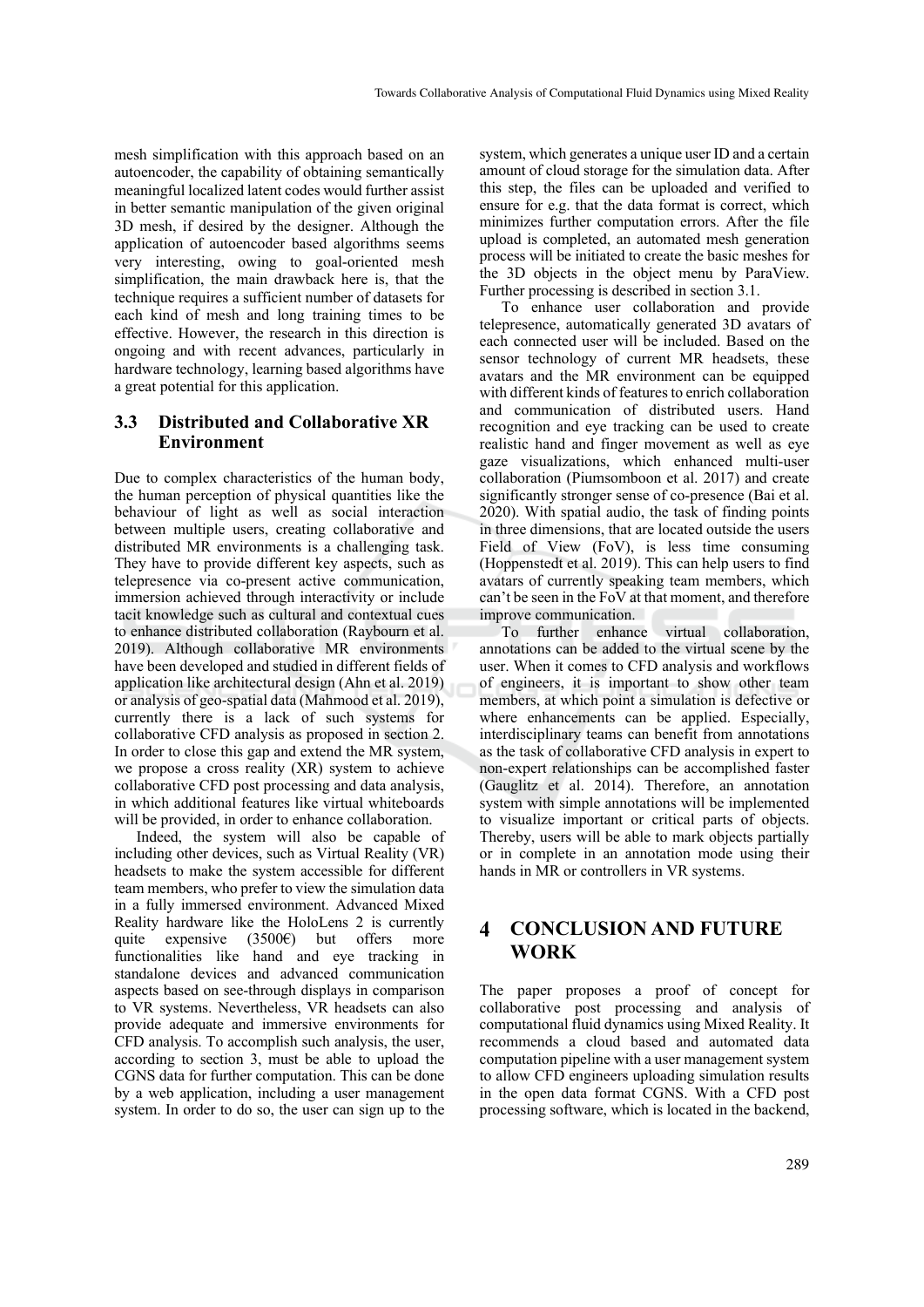and an MR application for visualization, analysis of resulting 3D fluid flow models is possible. The system is partially implemented in the ongoing project.

For future work, we plan to implement a first working prototype and evaluate the collaboration aspects and effectiveness of the proposed system with different user tests. This includes implementation of the ML algorithms for mesh simplification as well as the collaboration aspects such as avatars and the annotation system. Additionally, it is planned to examine if GLTF, as an internal format for 3D data exchange, is an appropriate alternative for simple data formats such as the Wavefront OBJ format.

## **ACKNOWLEDGEMENTS**

This Work is based on HoloSim, a project partly founded by the German ministry of education and research (BMBF), as part of the "KMU-innovativ: Informations- und Kommunikationstechnologien" program, reference number 01IS18020D. The authors are responsible for the content of this publication.

## **REFERENCES**

- Ahn, Kiljae; Ko, Dae-Sik; Gim, Sang-Hoon (2019): A Study on the Architecture of Mixed Reality Application for Architectural Design Collaboration. In: Roger Lee (Hg.): Applied Computing and Information Technology, Bd. 788. Cham: Springer International Publishing (Studies in Computational Intelligence, 788), S. 48–61.
- Ahrens, James; Geveci, Berk; Law, Charles (2005): Paraview: An end-user tool for large data visualization. Online verfügbar unter https://www.researchgate.net/profile/berk\_geveci/publ ication/247111133 paraview an enduser\_tool\_for\_large\_data\_visualization/links/53fb414d 0cf2e3cbf566193d/paraview-an-end-user-tool-forlarge-data-visualization.pdf, zuletzt geprüft am 26.10.2020.
- Bahirat, Kanchan; Lai, Chengyuan; McMahan, Ryan; Prabhakaran, Balakrishnan (2018): Designing and Evaluating a Mesh Simplification Algorithm for Virtual Reality. In: *ACM Transactions on Multimedia Computing, Communications, and Applications* 14, S. 1–26. DOI: 10.1145/3209661.
- Bai, Huidong; Sasikumar, Prasanth; Yang, Jing; Billinghurst, Mark (2020): A User Study on Mixed Reality Remote Collaboration with Eye Gaze and Hand Gesture Sharing. In: Regina Bernhaupt, Florian 'Floyd' Mueller, David Verweij, Josh Andres, Joanna McGrenere, Andy Cockburn et al. (Hg.): Proceedings of the 2020 CHI Conference on Human Factors in Computing Systems. CHI '20: CHI Conference on

Human Factors in Computing Systems. Honolulu HI USA, 25 04 2020 30 04 2020. [S.l.]: Association for Computing Machinery, S. 1–13.

- Cheng, Jack C. P.; Chen, Keyu; Chen, Weiwei (2020): State-of-the-Art Review on Mixed Reality Applications in the AECO Industry. In: *J. Constr. Eng. Manage.* 146 (2), S. 3119009. DOI: 10.1061/(asce)co.1943- 7862.0001749.
- D. P. Luebke (2001): A developer's survey of polygonal simplification algorithms. In: *IEEE Computer Graphics and Applications* 21 (3), S. 24–35. DOI: 10.1109/38.920624.
- García, Manuel; Duque, Juan; Boulanger, Pierre; Figueroa, Pablo (2015): Computational steering of CFD simulations using a grid computing environment. In: *Int J Interact Des Manuf* 9 (3), S. 235–245. DOI: 10.1007/s12008-014-0236-1.
- Garland, Michael; Heckbert, Paul S. (1997): Surface Simplification Using Quadric Error Metrics. In: Proceedings of the 24th Annual Conference on Computer Graphics and Interactive Techniques. USA: ACM Press/Addison-Wesley Publishing Co (SIGGRAPH '97), S. 209–216.
- Gauglitz, Steffen; Nuernberger, Benjamin; Turk, Matthew; Höllerer, Tobias (2014): World-stabilized annotations and virtual scene navigation for remote collaboration. In: Hrvoje Benko, Mira Dontcheva und Daniel Wigdor (Hg.): Proceedings of the 27th annual ACM symposium on User interface software and technology - UIST '14. the 27th annual ACM symposium. Honolulu, Hawaii, USA, 05.10.2014 - 08.10.2014. New York, New York, USA: ACM Press, S. 449–459.
- Hanocka, Rana; Hertz, Amir; Fish, Noa; Giryes, Raja; Fleishman, Shachar; Cohen-Or, Daniel (2019): MeshCNN: A Network with an Edge. In: *ACM Trans. Graph.* 38 (4). DOI: 10.1145/3306346.3322959.
- Hoppenstedt, Burkhard; Probst, Thomas; Reichert, Manfred; Schlee, Winfried; Kammerer, Klaus; Spiliopoulou, Myra et al. (2019): Applicability of Immersive Analytics in Mixed Reality: Usability Study. In: *IEEE Access* 7, S. 71921–71932. DOI: 10.1109/ACCESS.2019.2919162.
- J. Moreland; Jichao Wang; Yanghe Liu; Fan Li; Litao Shen; B. Wu; C. Zhou (2013): Integration of Augmented Reality with Computational Fluid Dynamics for Power Plant Training. Online verfügbar unter https://www.semanticscholar.org/paper/Integration-of-Augmented-Reality-with-Computational-Moreland-Wang/a072acf7f2081dc34a58b2e8d22b102459adaf58.
- Mahmood, Tahir; Fulmer, Willis; Mungoli, Neelesh; Huang, Jian; Lu, Aidong (2019): Improving Information Sharing and Collaborative Analysis for Remote GeoSpatial Visualization Using Mixed Reality. In: 2019 IEEE International Symposium on Mixed and Augmented Reality (ISMAR 2019). Beijing, China, 14- 18 October 2019. 2019 IEEE International Symposium on Mixed and Augmented Reality (ISMAR). Beijing, China, 10/14/2019 - 10/18/2019. Piscataway, NJ: IEEE, S. 236–247.